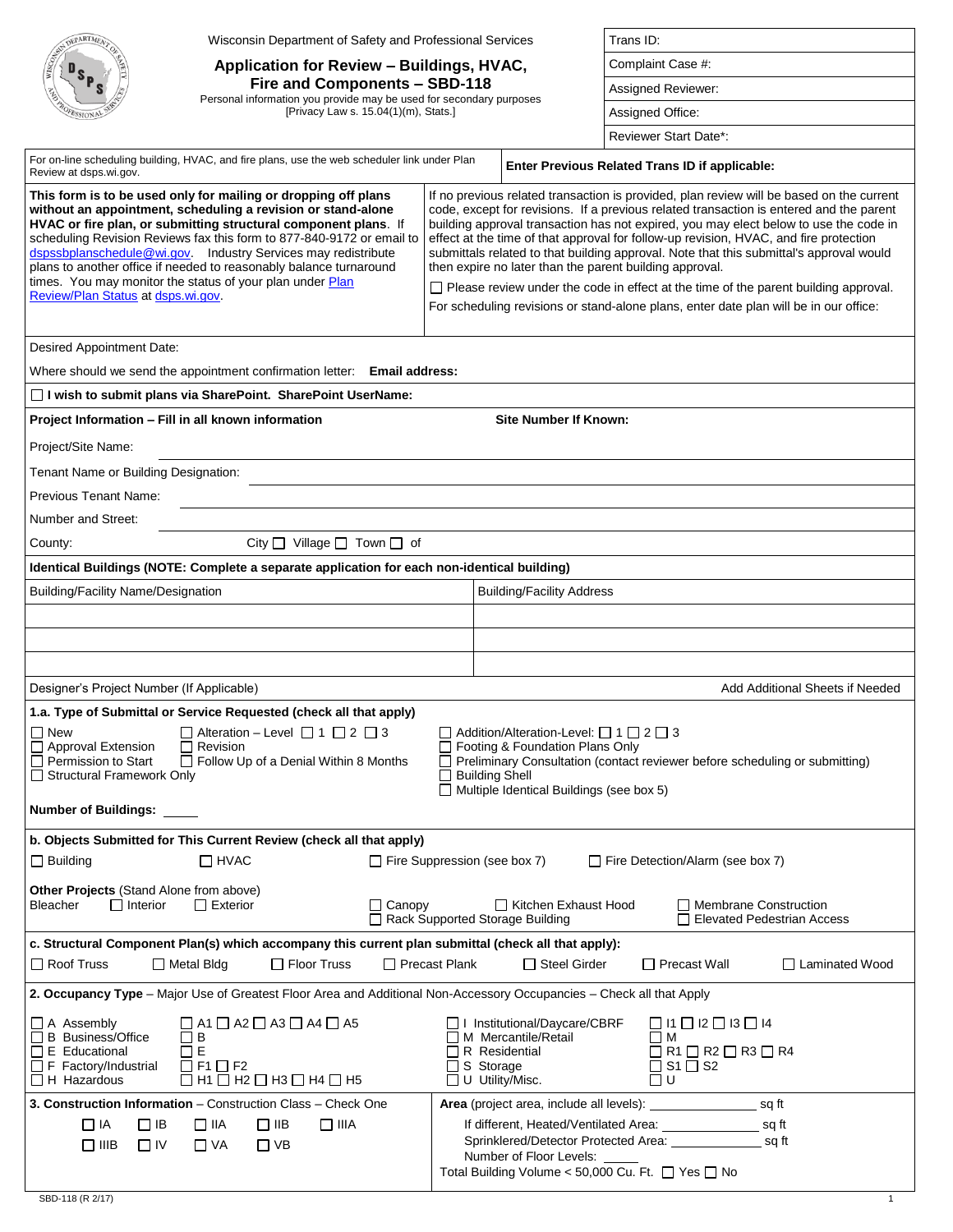| 4. After plans are reviewed, please: (check all that apply)<br>*Refers to customer number from below.                                   |                                                                                                                   |  |  |  |  |
|-----------------------------------------------------------------------------------------------------------------------------------------|-------------------------------------------------------------------------------------------------------------------|--|--|--|--|
| □ Call customer □ 1 □ 2 □ 3 □ 4 (check number)*<br>$\Box$ Mail plans to customer<br>$\Box$ 1 $\Box$ 2 $\Box$ 3 $\Box$ 4 (check number)* |                                                                                                                   |  |  |  |  |
| $\Box$ Hold plans for pickup by designer designated agent.                                                                              |                                                                                                                   |  |  |  |  |
| (Customer 1) Designer Information First Time Submitter □ Yes □ No                                                                       | (Customer 2) Designer Information First Time Submitter □ Yes □ No                                                 |  |  |  |  |
| First Name:<br>Last Name<br>Customer No.                                                                                                | First Name:<br>Last Name<br>Customer No.                                                                          |  |  |  |  |
| Company Name:                                                                                                                           | Company Name:                                                                                                     |  |  |  |  |
| Address:                                                                                                                                | Address:                                                                                                          |  |  |  |  |
| City:<br>State:<br>$Zip+4$ (9 digits)                                                                                                   | City:<br>State:<br>$Zip+4$ (9 digits)                                                                             |  |  |  |  |
| Phone Number (area code)                                                                                                                | Phone Number (area code)                                                                                          |  |  |  |  |
| Email:                                                                                                                                  | Email:                                                                                                            |  |  |  |  |
| Check all applicable:<br>$\Box$ Bldg $\Box$ HVAC $\Box$ Fire Alarm $\Box$ Fire Suppression<br>$\Box$ Designer of                        | Check all applicable:<br>$\Box$ Designer of<br>$\Box$ Bldg $\Box$ HVAC<br>$\Box$ Fire Alarm<br>Fire Suppression   |  |  |  |  |
| $\Box$ Supervising Professional of $\Box$ Bldg $\Box$ HVAC                                                                              | $\Box$ Supervising Professional of $\Box$ Bldg $\Box$ HVAC                                                        |  |  |  |  |
| WI Designer Registration #<br>Exp. Date:                                                                                                | WI Designer Registration #<br>Exp. Date:                                                                          |  |  |  |  |
| (Customer 3) Building Owner Information (not lessee)<br><b>First Name</b><br>Last Name<br><b>Customer Number</b>                        | $\Box$ Mail to<br>□ Carbon Copy<br>(Customer 4) Other<br><b>First Name</b><br>Last Name<br><b>Customer Number</b> |  |  |  |  |
| Company Name:                                                                                                                           | Company Name:                                                                                                     |  |  |  |  |
| Address:<br>City:<br>State<br>$Zip+4$                                                                                                   | Address:<br>City:<br>$Zip+4$<br><b>State</b>                                                                      |  |  |  |  |
| Phone Number (area code)                                                                                                                | Phone Number (area code)                                                                                          |  |  |  |  |
| Email:                                                                                                                                  | Email:                                                                                                            |  |  |  |  |

### **5. Fire Protection**

Provide the following information on any fire alarm or fire suppression system. If not part of this submittal, they will generally need to be submitted for review to the office that reviewed any building plans for the project, except that our Hayward and Holmen offices do not review fire protection plans. Submit plans for multi-purpose piping (MPP) systems as part of your plumbing plan submittal using the plumbing plan application, SBD-6154.

## **Check system type as applicable. Building plans must also include this information to determine allowable building area / heights**

| <b>FIRE ALARM</b>                                                                                                                      |                                                                                                                                            | <b>FIRE SUPPRESSION</b>                                                               |                                               |
|----------------------------------------------------------------------------------------------------------------------------------------|--------------------------------------------------------------------------------------------------------------------------------------------|---------------------------------------------------------------------------------------|-----------------------------------------------|
| Complete $\Box$<br>Partial □ None                                                                                                      | $\Box$ Complete                                                                                                                            | Partial<br>$\blacksquare$                                                             | None                                          |
| <b>Automatic Detection</b><br>Type:    <br>Manual Alarm                                                                                | П Wet<br>Type:<br>Anti-Freeze                                                                                                              | Dry<br>$\Box$ Manual Wet                                                              | Pre-action/Deluge                             |
| Monitoring Type:<br><b>Central Station</b><br><b>Remote Supervision</b><br><b>Proprietary Supervision</b><br><b>Protected Premises</b> | <b>NFPA Fire Suppression Standards used</b><br>П<br>11A<br>-11<br>$\Box$ 13D<br>$13D - MPP$<br>П<br>$\Box$ 17<br>□ 16<br>$\Box$ 24<br>□ 22 | □ 12<br>$\Box$<br>13<br>$\Box$ 14<br>$\Box$ 17A<br>□ 17R<br>$\Box$ 2001<br>$\Box$ 750 | 13R<br>$\Box$ 15<br>$\Box$ 20<br>$\Box$ Other |
| Submitter Comments or Requests (Optional)                                                                                              |                                                                                                                                            |                                                                                       |                                               |

#### **6. Other Potential Plan Submittals Required For A Project?**

- Contact Industry Services for individual submittal requirements for all of the following:
- 
- Petition for Variance Submit form SBD-9890 Boiler and Pressure Vessels under SPS 341<br>Plumbing and Private Sewage Systems under SPS 381-385 Mechanical Refrigeration under SPS 345 Plumbing and Private Sewage Systems under SPS 381-385<br>Elevators or Escalators under SPS 318
- - SPS 316
- 
- 
- Elevators or Escalators under SPS 318 There is no required state Electrical review under
- Swimming Pools or other Aquatic Centers within a Commercial/Public Facility under SPS 390
- **Department of Health Services enforces building code requirements**, including plan review, for **hospitals and nursing homes**. Daycare facilities must meet building codes prior to their licensing.
- For licensing of hotels, motels, restaurants, pools, campgrounds, and bed and breakfast establishments contact the Environmental Sanitation Section, 608-266-2835.
- The Wisconsin Permit Center, 1-800-435-7287, may be able to help you with other state permit requirements.

**Note: Be aware that state plan review and approval is separate from local permits. Check with the local municipality and county for their requirements.**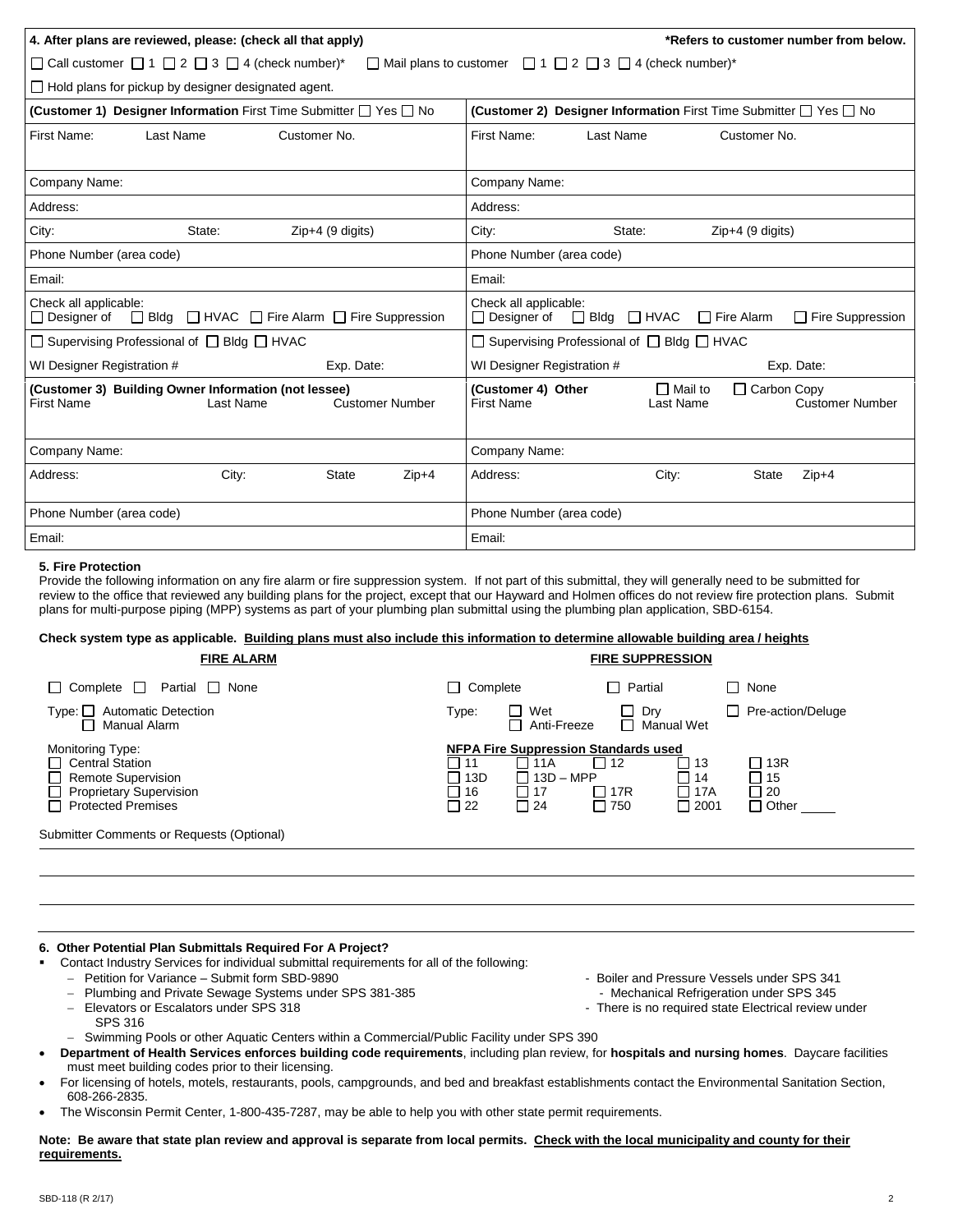## **7. Required Signatures**

| a)<br>compliance.                    |                                                                                                                                                          |                    | Supervising Professionals: If building will be 50,000 cu ft or greater (SPS 361.40) I have been retained by the owner as the<br>supervising professional per SPS 361.40 for the performance of the supervision of reasonable on-the-site observations to determine if<br>the construction is in substantial compliance with the approved plans and specifications. Upon completion of construction, I will file a<br>written statement with the department and municipality certifying that, to the best of my knowledge and belief, construction has or has<br>not been performed in substantial compliance with the approved plans and specifications. In the event that I am no longer associated<br>with this project I will file a compliance statement (SBD-9720) notifying the department as such and indicating the current status of |
|--------------------------------------|----------------------------------------------------------------------------------------------------------------------------------------------------------|--------------------|-----------------------------------------------------------------------------------------------------------------------------------------------------------------------------------------------------------------------------------------------------------------------------------------------------------------------------------------------------------------------------------------------------------------------------------------------------------------------------------------------------------------------------------------------------------------------------------------------------------------------------------------------------------------------------------------------------------------------------------------------------------------------------------------------------------------------------------------------|
|                                      | Signature below:                                                                                                                                         |                    | Print below:                                                                                                                                                                                                                                                                                                                                                                                                                                                                                                                                                                                                                                                                                                                                                                                                                                  |
|                                      |                                                                                                                                                          |                    |                                                                                                                                                                                                                                                                                                                                                                                                                                                                                                                                                                                                                                                                                                                                                                                                                                               |
| <b>Building</b>                      | $\Box$ HVAC                                                                                                                                              | Date:              |                                                                                                                                                                                                                                                                                                                                                                                                                                                                                                                                                                                                                                                                                                                                                                                                                                               |
|                                      |                                                                                                                                                          |                    |                                                                                                                                                                                                                                                                                                                                                                                                                                                                                                                                                                                                                                                                                                                                                                                                                                               |
|                                      | Signature below:                                                                                                                                         |                    | Print below:                                                                                                                                                                                                                                                                                                                                                                                                                                                                                                                                                                                                                                                                                                                                                                                                                                  |
|                                      |                                                                                                                                                          |                    |                                                                                                                                                                                                                                                                                                                                                                                                                                                                                                                                                                                                                                                                                                                                                                                                                                               |
| <b>Building</b>                      | $\Box$ HVAC                                                                                                                                              | Date:              |                                                                                                                                                                                                                                                                                                                                                                                                                                                                                                                                                                                                                                                                                                                                                                                                                                               |
| installation (if applicable)         |                                                                                                                                                          |                    | NOTE: Building supervising professional or registered designer is responsible for supervision of the fire suppression/fire alarm                                                                                                                                                                                                                                                                                                                                                                                                                                                                                                                                                                                                                                                                                                              |
|                                      |                                                                                                                                                          |                    | b) Component Submittal. The department requires that the project designer review individual component submittals for compliance<br>with the general design concept. The project designer, and department, will rely on the seal of the component designers for                                                                                                                                                                                                                                                                                                                                                                                                                                                                                                                                                                                |
|                                      | compliance with the codes as they apply to their designs.                                                                                                |                    |                                                                                                                                                                                                                                                                                                                                                                                                                                                                                                                                                                                                                                                                                                                                                                                                                                               |
|                                      |                                                                                                                                                          |                    |                                                                                                                                                                                                                                                                                                                                                                                                                                                                                                                                                                                                                                                                                                                                                                                                                                               |
|                                      |                                                                                                                                                          |                    |                                                                                                                                                                                                                                                                                                                                                                                                                                                                                                                                                                                                                                                                                                                                                                                                                                               |
|                                      | <b>Original Signature of Building Designer</b>                                                                                                           | <b>Date Signed</b> | <b>Name of Component Fabricator</b>                                                                                                                                                                                                                                                                                                                                                                                                                                                                                                                                                                                                                                                                                                                                                                                                           |
| C)                                   | construction above the foundation until approved plans are at the site.<br>(Additional \$75.00 fee per building) Request is for the following buildings: |                    | Optional Service-of Permission to Start Requested - (Be sure to check box under Building Submittal Type on front page)<br>$\Box$ As the owner, I request to begin footing and foundation work PRIOR to plan review approval. I agree to make any changes<br>required after plans have been reviewed, and to remove or replace any non-code complying construction. I will not permit                                                                                                                                                                                                                                                                                                                                                                                                                                                          |
| <b>Owner's Signature:</b>            |                                                                                                                                                          |                    | Date:                                                                                                                                                                                                                                                                                                                                                                                                                                                                                                                                                                                                                                                                                                                                                                                                                                         |
| d).                                  | $\Box$ Invoice designer, who will be personally responsible for payment.                                                                                 |                    |                                                                                                                                                                                                                                                                                                                                                                                                                                                                                                                                                                                                                                                                                                                                                                                                                                               |
| <b>Designer's Signature</b>          |                                                                                                                                                          |                    |                                                                                                                                                                                                                                                                                                                                                                                                                                                                                                                                                                                                                                                                                                                                                                                                                                               |
| 8. Statements of Owners and Designer |                                                                                                                                                          |                    |                                                                                                                                                                                                                                                                                                                                                                                                                                                                                                                                                                                                                                                                                                                                                                                                                                               |
|                                      |                                                                                                                                                          |                    | a) OWNERS Statement: The owner indicated on page and requests that plane be reviewed for compliance with the eade requirements                                                                                                                                                                                                                                                                                                                                                                                                                                                                                                                                                                                                                                                                                                                |

a) OWNERS Statement: The owner indicated on page one requests that plans be reviewed for compliance with the code requirements set forth in SPS 360 to 366 of the department. The owner recognizes responsibility for compliance with all the code requirements and any conditions of approval. If a building is 50,000 cubic feet in total volume or greater, plans are required to be prepared, signed, sealed and dated by a Wisconsin registered engineer or architect [SPS 361.31]. Signatures and seals affixed to the plans shall be original.

b) DESIGNERS Statement (SPS 361.20, 361.31(1), and 361.40): The designer indicated on page one of this form is responsible for preparing or supervising the preparation of the plans to the best of his/her knowledge to comply with the applicable codes of the Industry Services Division for this submittal. If a building, following construction of this project, contains more than 50,000 cubic feet in volume, plans are required to be prepared, signed, sealed and dated by a Wisconsin-registered engineer, architect, or designer [SPS 361.31(1)]. Signatures and seals affixed to the plans shall be original.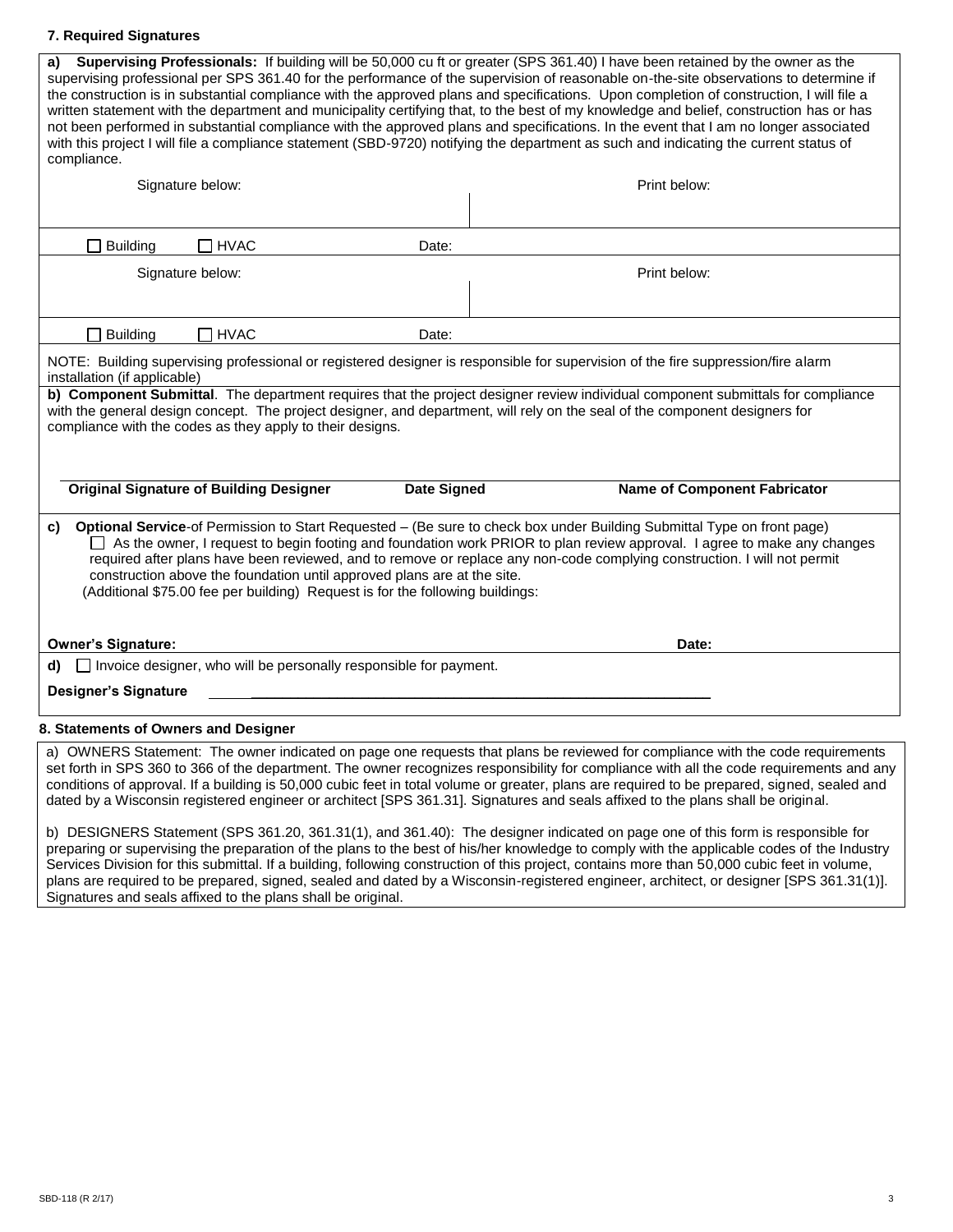#### **9. Fee Calculation Instructions Fee Schedule Summary: Wisconsin Building Code Calculate appropriate fee on page 4 and enter total on Page 5.**

**Building, heating and ventilation, fire alarm and suppression plans.** Fees relating to the submittal of all building and heating and ventilation plans (new, addition, alteration) and fire alarm and fire suppression plans shall be computed on the basis of the total gross floor area of each building, area of addition or area of alteration and shall be determined in accordance with Table SPS 302.31-1 or Table 302.31-2

### **Table 302.31-1 Plan Review Fees for**

## **Buildings Not Located in Municipalities That Perform Inspections as an agent of the Industry Services Division**

| Area (Square Feet) | <b>Building Plans</b> | <b>HVAC Plans</b> | <b>Fire Alarm System</b><br><b>Plans</b> | <b>Fire Suppression</b><br><b>System Plans</b> |
|--------------------|-----------------------|-------------------|------------------------------------------|------------------------------------------------|
| Less than 2,500    | \$300                 | \$180             | \$50                                     | \$50                                           |
| $2,500 - 5,000$    | 350                   | 250               | 100                                      | 100                                            |
| $5,001 - 10,000$   | 600                   | 350               | 150                                      | 150                                            |
| $10,001 - 20,000$  | 800                   | 450               | 200                                      | 200                                            |
| 20,001 - 30,000    | 1,200                 | 600               | 250                                      | 250                                            |
| $30.001 - 40.000$  | 1,600                 | 900               | 400                                      | 400                                            |
| 40,001 - 50,000    | 2,100                 | 1.200             | 550                                      | 550                                            |
| $50.001 - 75.000$  | 2,900                 | 1,600             | 800                                      | 800                                            |
| 75,001 - 100,000   | 3,600                 | 2,200             | 1,100                                    | 1,100                                          |
| 100,001 - 200,000  | 6.000                 | 2.900             | 1.400                                    | 1,400                                          |
| 200.001 - 300.000  | 10,500                | 6,700             | 3,300                                    | 3,300                                          |
| 300.001 - 400.000  | 15,500                | 9,800             | 4,800                                    | 4,800                                          |
| 400,001 - 500,000  | 18,500                | 12,000            | 6,300                                    | 6,300                                          |
| Over 500,000       | 20,000                | 13,500            | 7,100                                    | 7,100                                          |

### **Table 302.31-2 Plan Review Fees for Buildings Located in Municipalities that Perform Inspections as an Agent of the Industry Services Division**

This table may be utilized for projects in municipalities that are delegated to perform inspections of the object type(s) that you are submitting as a certified municipality and/or agent of the department. Reduced fees do not apply to state owned buildings. Check the following list [http://dsps.wi.gov/Documents/Industry%20Services/Forms/Commercial%20Buildings/CommBldgDeleMunis.pdf.](http://dsps.wi.gov/Documents/Industry%20Services/Forms/Commercial%20Buildings/CommBldgDeleMunis.pdf)

| Area (Square Feet) | <b>Building Plans</b> | <b>HVAC Plans</b> | <b>Fire Alarm</b>   | <b>Fire Suppression</b> |
|--------------------|-----------------------|-------------------|---------------------|-------------------------|
|                    |                       |                   | <b>System Plans</b> | <b>System Plans</b>     |
| Less than 2,500    | \$250                 | \$150             | \$30                | \$ 30                   |
| $2,501 - 5,000$    | 300                   | 200               | 60                  | 60                      |
| $5,001 - 10,000$   | 500                   | 300               | 100                 | 100                     |
| $10,001 - 20,000$  | 700                   | 400               | 150                 | 150                     |
| 20,001 - 30,000    | 1,100                 | 500               | 200                 | 200                     |
| $30.001 - 40.000$  | 1,400                 | 800               | 350                 | 350                     |
| 40,001 - 50,000    | 1,900                 | 1,100             | 500                 | 500                     |
| $50,001 - 75,000$  | 2,600                 | 1,400             | 700                 | 700                     |
| 75,001 - 100,000   | 3,300                 | 2,000             | 1,000               | 1.000                   |
| 100.001 - 200.000  | 5,400                 | 2,600             | 1,200               | 1,200                   |
| 200,001 - 300,000  | 9,500                 | 6,100             | 3,000               | 3,000                   |
| 300.001 - 400.000  | 14,000                | 8,800             | 4,400               | 4,400                   |
| 400,001 - 500,000  | 16,700                | 10,800            | 5,600               | 5,600                   |
| Over 500,000       | 18.000                | 12.100            | 6,400               | 6.400                   |

## **NOTES:**

- A. **Plan entry fee of \$100.00** shall be submitted with each submittal of plans to the department in addition to the plan review and inspection fees with the exception of structural component submittals.
- B. A fee reduction may be taken for plans involving **multiple identical buildings** located on the **same site** and **submitted at the same time:** The fees for the submittal of building, heating and ventilation plans for the first building shall be determined in accordance with the appropriate Table 302.31-1 or 302.31-2 on the basis of the total gross area of one building. The fee for each of the remaining identical buildings shall be computed on the basis of an area of less than 2,500 square feet.